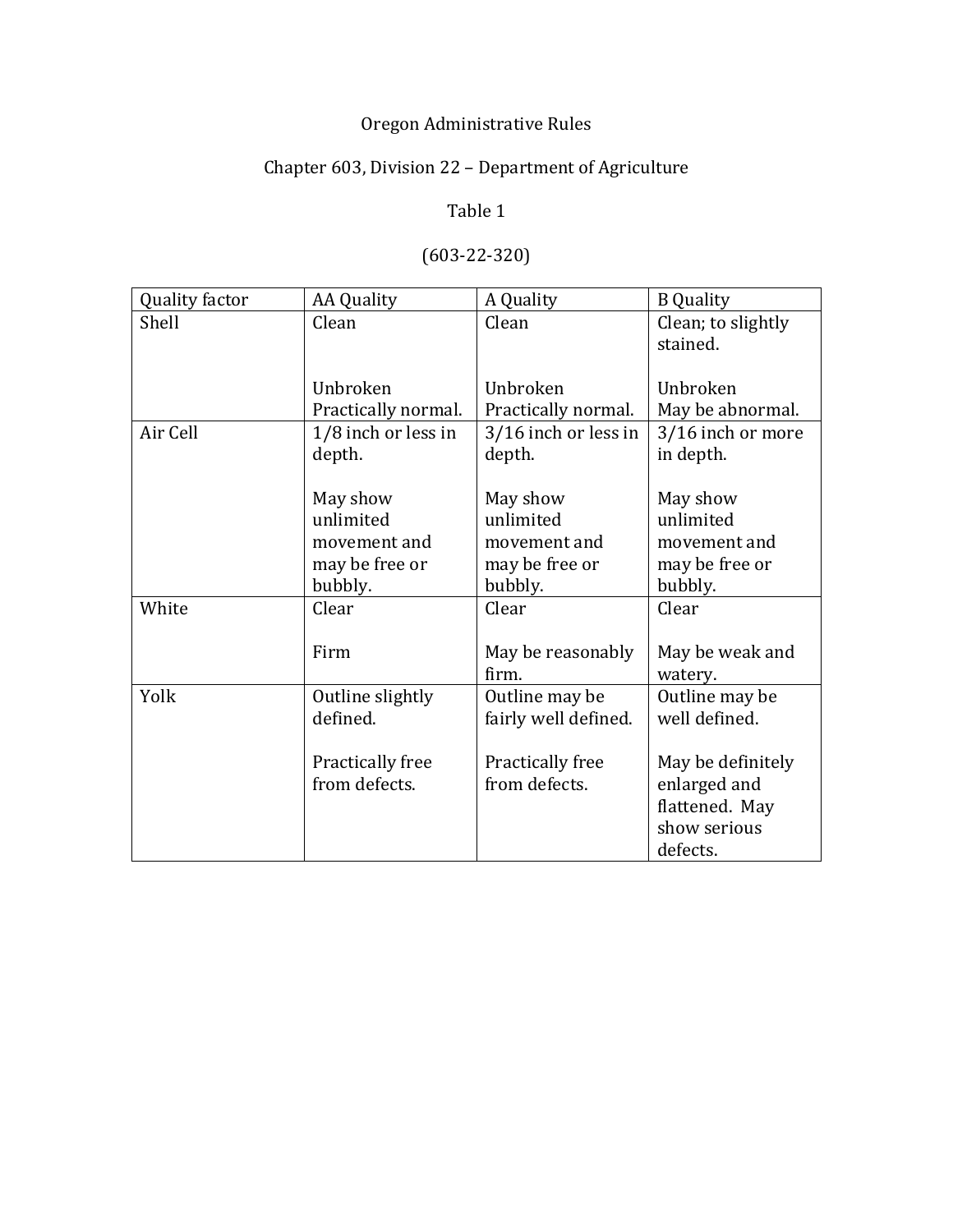# Table 2

| Cases in lot:         | <b>Cases in Sample</b> |
|-----------------------|------------------------|
| 1 case                |                        |
| 2 to 10, inclusive    | 2                      |
| 11 to 25, inclusive   | 3                      |
| 26 to 50, inclusive   | 4                      |
| 51 to 100, inclusive  | 5                      |
| 101 to 200, inclusive | 8                      |
| 201 to 300, inclusive | 11                     |
| 301 to 400, inclusive | 13                     |
| 401 to 500, inclusive | 14                     |
| 501 to 600, inclusive | 16                     |

# Minimum number of cases comprising a representative sample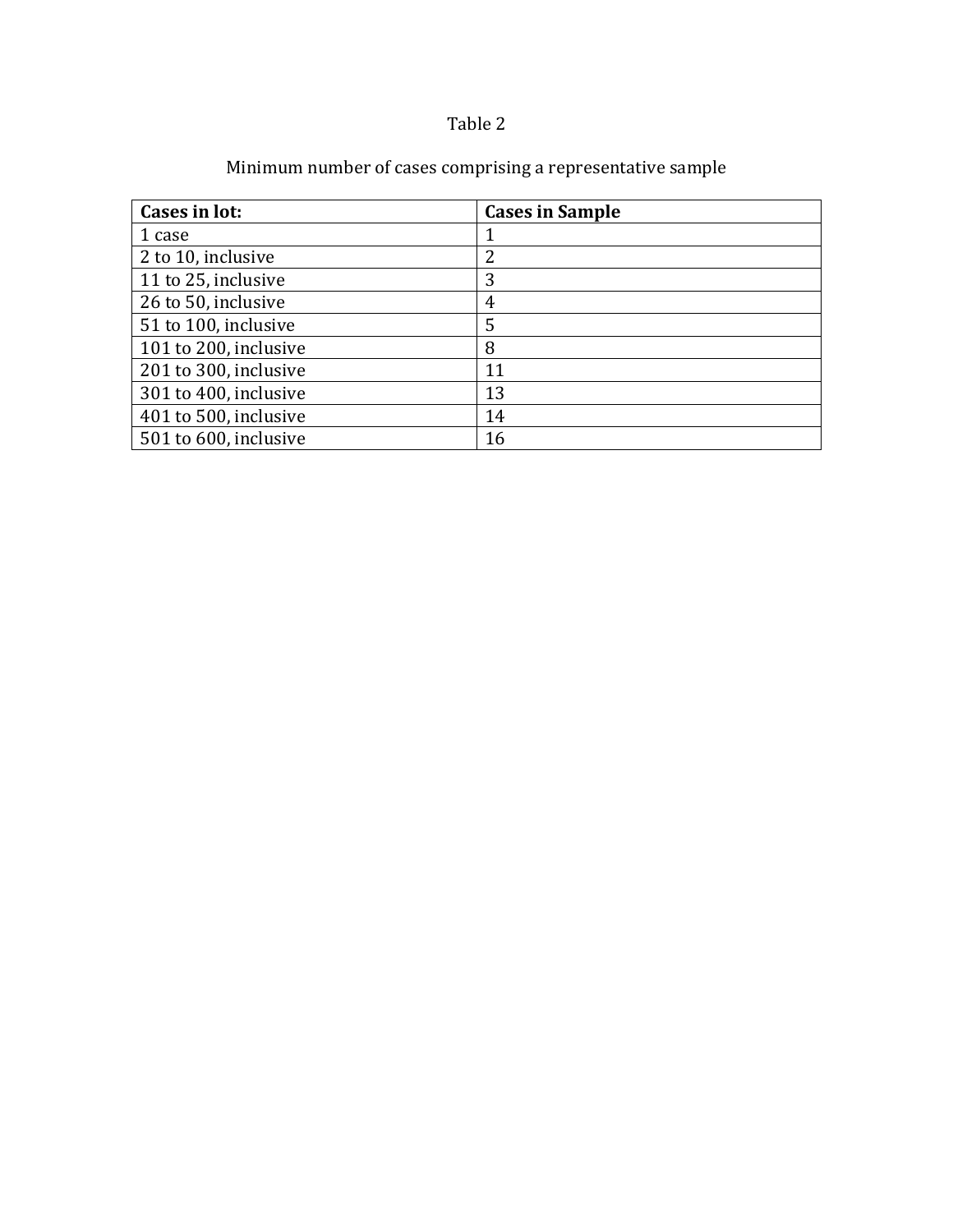#### Table 3

#### Summary of U.S. Consumer Grades for Shell Eggs

#### (603-22-335)

| U.S. Consumer Grade | Quality Required <sup>1</sup> | Tolerance Permitted <sup>2</sup> |                |
|---------------------|-------------------------------|----------------------------------|----------------|
| Origin              |                               | Percent                          | Quality        |
| Grade AA            | 87 percent AA                 | Up to $13$                       | A or $B^5$     |
|                     |                               | Not over 5                       |                |
|                     |                               | checks.                          |                |
| Grade A             | 87 percent A or better        | Up to $13$                       | B <sub>5</sub> |
|                     |                               | Not over 5                       |                |
|                     |                               | checks <sup>6</sup> .            |                |
| Grade B             | 90 percent B or better        | Not over 10                      |                |
|                     |                               | checks.                          |                |

| U.S. Consumer Grade | Quality Required <sup>1</sup> | Tolerance Permitted <sup>3</sup> |                |
|---------------------|-------------------------------|----------------------------------|----------------|
| Destination         |                               | Percent                          | Quality        |
| Grade AA            | 72 percent AA                 | Up to $284$                      | A or $B^5$     |
|                     |                               | Not over 7                       |                |
|                     |                               | checks <sup>6</sup> .            |                |
| Grade A             | 82 percent A or better        | Up to $18$                       | B <sup>5</sup> |
|                     |                               | Not over 7                       |                |
|                     |                               | checks <sup>6</sup> .            |                |
| Grade B             | 90 percent B or better        | Not over 10                      |                |
|                     |                               | checks.                          |                |

 

 $1$  In lots of two or more cases, Table 2 of this section for tolerances for an individual case within a lot.

 $2$  For the U.S. Consumer grades (at origin), a tolerance of 0.50 percent leakers, dirties, or loss (due to meat or blood spots) in any combination is permitted except that such loss may not exceed 0.30 percent. Other types of loss are not permitted.  $3$  For the U.S. Consumer grades (destination), a tolerance of 1 percent leakers,

dirties, or loss (due to meat or blood spots) in any combination is permitted, except that such loss may not exceed 0.30 percent. Other types of loss are not permitted.

<sup>&</sup>lt;sup>4</sup> For U.S. Grade AA at destination, at least 10 percent must be A quality or better.

<sup>&</sup>lt;sup>5</sup> For U.S. Grade AA and A at origin and destination within the tolerances permitted for B quality, not more than 1 percent may be B quality due to air cells over  $3/8$ inch, blood spots (aggregating not more than  $1/6$  inch in diameter) or serious yolk defect. 

 $6$  For U.S. Grade AA and A Jumbo size eggs, the tolerance for Checks at origin and destination is 7 percent and 9 percent, respectively.